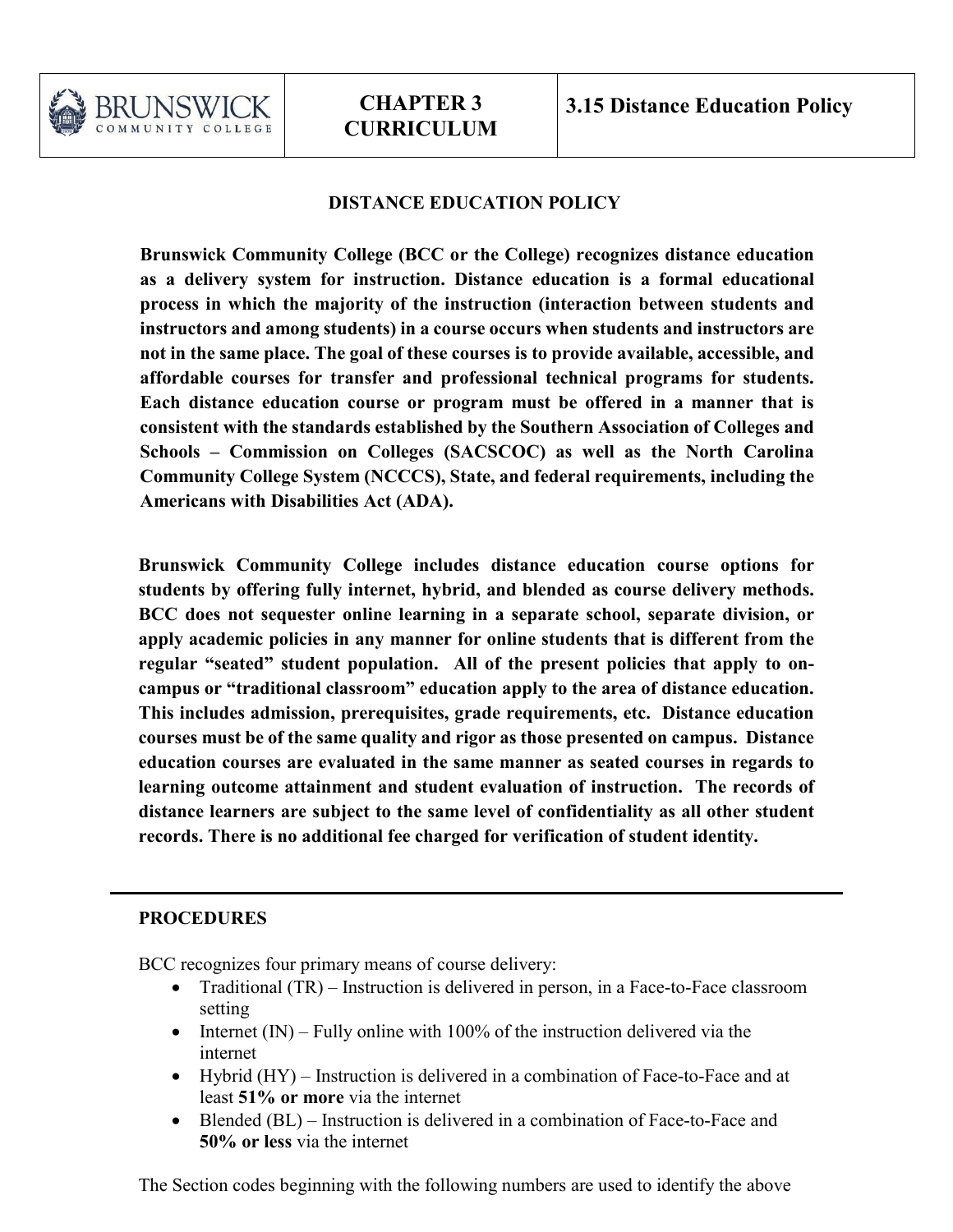delivery methods utilizing distance learning:

- Internet  $8...$
- Hybrid  $-9...$
- Blended  $-4...$

# COURSE DEVELOPMENT, SUPPORT AND QUALITY

The Distance Learning/Instructional Technologies office is charged with providing support and training for instructional technologies to employees and students. Organizationally, this office is part of the Information Technology division of the college and is physically located within the library environment. Functions supported by this office include the Learning Management System (LMS or Moodle), student email, login/password support, wireless access, Self-Service, WebAdvisor, and other campusbased instructional technologies.

Typically courses that have not been offered via distance delivery methods in the past can be converted for hybrid or internet delivery methods. Faculty members should consult with their Dean to determine if release time or stipends are available to support the work. Faculty undertaking development of a course for online delivery must consult and work with the Director of Instructional Technologies. Faculty control the planning, content, and review of curricula in all learning formats.

Moodle is BCC's designated LMS. All online courses must be offered via Moodle. Certain course areas may utilize a  $3<sup>rd</sup>$  party site (publisher site or content), but all  $3<sup>rd</sup>$  party sites must be linked through a BCC Moodle course site. Under no circumstances may faculty utilize or link to a personal web site for their BCC courses or offer students direct access to purchase faculty authored learning resources. Academic supervision of faculty teaching the same course will be the same, regardless of the format in which the course is delivered. Supervisors have monitor access to the online classes taught by all instructors, full and part-time.

Appropriate library/learning resources are made easily accessible for distance education students through access links in the LMS and the College's website. Students have access to a reference for technical hints and tips and a training module for how to be a successful online learner. Student Services, Disability Services and Academic Support must be easily accessible for distance education students. Access to Student and Academic Support Services is available through links in the LMS and the College's website. Appointments and conferences with faculty and support staff can be conducted by email, phone, and video conferencing.

BCC utilizes the standards of the Quality Matters (QM) Rubric for its distance education courses and systematically trains faculty and conducts internal peer review of rebuilt online courses that have been made QM compliant. Various training opportunities are provided to faculty on a variety of topics related to quality online learning throughout the academic year. Each new faculty hire is scheduled for a one-on-one Moodle training session with the Director of Instructional Technologies.

# CREDIT HOURS, INSTRUCTION AND ENGAGEMENT

Both fully online, hybrid, and blended courses must adhere to the NCCCS credit/contact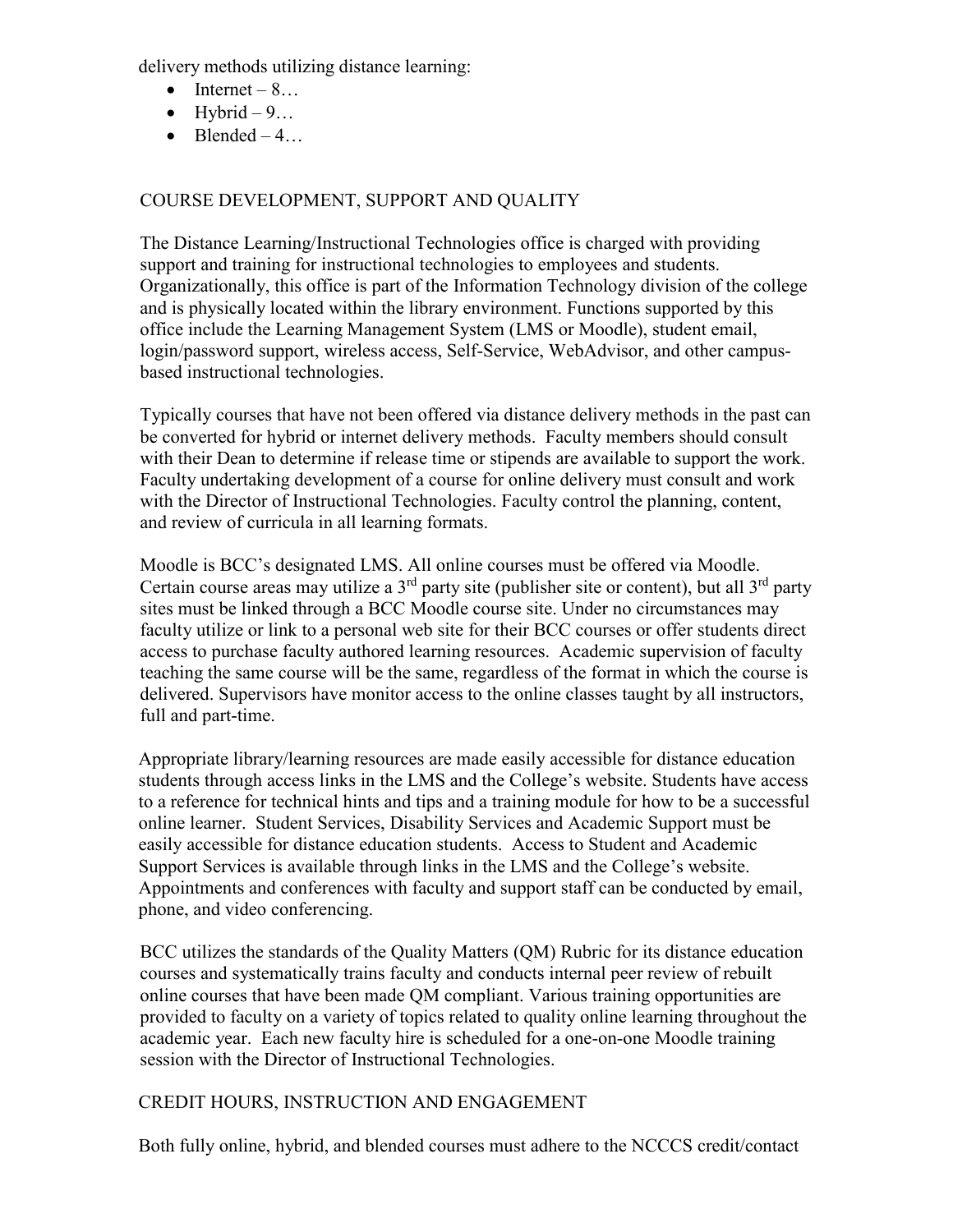hour requirements as shown in the Combined Course Library. Faculty must provide an equivalent amount of online instruction and student work to fully represent the time required. Syllabi of distance education courses must exhibit comparable course content to the same course offered in a traditional format.

Distance education instructors must support continued communication with and amongst students. Faculty members are required to meet minimum standards for course management in Moodle, Aviso and WebAttendance. Those are:

### **Moodle - Minimum Process Requirements**

### **At beginning of course (prior to course start date):**

- Syllabus posted with correct dates/grade calculations
- Welcome/Getting Started message posted in course
- Grade book set up to match grade calculations in syllabus
- Ensure the Enrollment Assignment Quiz restriction is on all weeks/modules (except syllabus and enrollment assignment topics)
- For first-time at BCC instructors, meet with Instructional Technologies/Distance Learning, Registrar, and Disability Resources *(earlier if possible)*
- Ensure all materials meet ADA accessibility standards and your course includes DOE required regular and substantive instructor/student interaction
- Post a reminder for students of important calendar dates (withdrawal, registration, graduation deadlines)
- If using any required online or on-campus synchronous meetings, these must be announced to students at the beginning of the course
- If used, complete third-party information included in topic for week 1 (*after enrollment assignment*) including, but limited to:
	- how to enroll/register
	- how to obtain help
	- all codes necessary (instructor, course, textbook, etc.)
	- any other information necessary to successfully access the information *(Remember, do not place 3rd party information before the enrollment assignment)*

### **Weekly:**

- Post at least one announcement each week for fully online courses and as needed for all other courses
- Post at least one graded assignment (non- automated) each week in fully online courses (graded discussion board post, assignment, test or quiz) to serve for attendance verification and instructor interaction
- Ensure that the week's topic *and* each item within the week are not hidden
- Ensure that each week's summary and course objective prompts are completed
- Ensure the Gradebook is kept up to date (including transfer of grades from third-party sites)
- Attendance posted in Self Service
- Log into each course site at least 3 times per week for online courses and weekly for all other courses to check for questions/messages, post weekly (and additional as necessary) announcements, reply to discussion boards, ensure assignments, lecture materials and resources, quizzes, videos, etc. are available

### **At least 2 days prior to each Grade Alert date:**

• Confirm all grades have been posted/transferred in the gradebook and the grade showing is calculating correctly (Contact Instructional Technologies/Distance Learning if there are issues)

### **As necessary:**

- Post an addendum to the syllabus if any changes are made that deviate from the original syllabus
- Communicate with supervisor about any absences or questions
- Contact Instructional Technologies/Distance Learning with any questions about Moodle, access (usernames/passwords), or instructional design questions